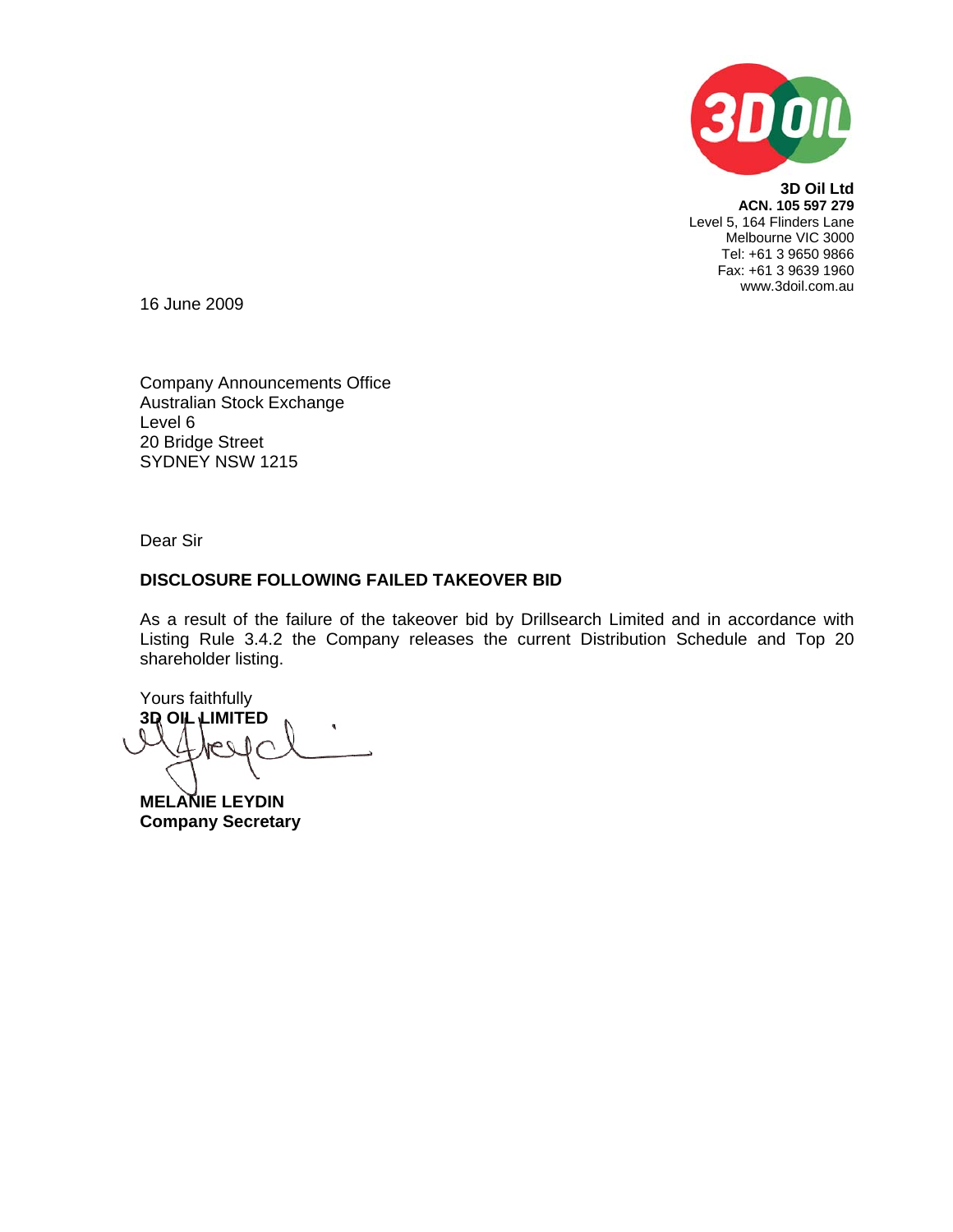## Computershare

**ORD AND ESCROW as of 15 Jun 2009**

**Composition : ES1, FPD**

**Rank Name Units % of Units** 1. NOEL NEWELL <NEWELL FAMILY A/C> 36,661,450 17.750 2. MERRILL LYNCH (AUSTRALIA) NOMINEES PTY LIMITED <SETTLE1 A/C> 15,784,600 7.640 3. BOND STREET CUSTODIANS LIMITED <OFFICIUM EMERGING RES A/C> 11,381,949 5.510 4. H LOUEY PANG & CO PTY LTD <DEMARIA FAMILY  $A/C >$  6,565,976 3.180 5. FUGRO MULTI CLIENT SERVICES PTY LTDD 6,475,000 3.130 6. BILL HOPPERR and the contract of the contract of the contract of the contract of the contract of the contract of the contract of the contract of the contract of the contract of the contract of the contract of the contract of the con 7. PAND JR PTY LTD <JOHN DEMARIA FAMILY A/C> $>$  4,480,529 2.170 8. J K DEMARIA PTY LTD ${\sf D}$  , and the contract of the contract of the contract of the contract of the contract of the contract of the contract of the contract of the contract of the contract of the contract of the contract of the contract of 9. NATIONAL NOMINEES LIMITED 3,290,000 1.590 10. NOEL MAINWARING 3,237,500 1.570 11. VIN NAIDU + WENDY NAIDU 3,237,500 1.570 12. ANDREW PATERSON 3,237,500 1.570 13. PENGOLD PTY LTD 3,237,500 1.570 14. DMG & PARTNERS SECURITIES PTE LTD <CLIENTS  $A/C$ 3,028,000 1.470 من المسلم المسلمين المسلمين المسلمين المسلمين المسلمين المسلمين المسلمين المسلمين المسلمين الم<br>حساب المسلمين المسلمين المسلمين المسلمين المسلمين المسلمين المسلمين المسلمين المسلمين المسلمين المسلمين المسلم 15. CLODENE PTY LTD 2,620,100 1.270 16. BLUESTAR MANAGEMENT PTY LTD 2,600,000 1.260 17. ARGENTO PTY LTD <MURPHY FAMILY A/C>  $>$  2,550,000 1.230 18. MR RUSSELL BARWICKK  $\,$  2,500,000  $\,$  1.210  $\,$ 19. EILIE SUNSHINE PTY LTD <EILIE SUNSHINE SUPERFUND A/C>2,500,000 1.210<br>> 20. MAD FISH MANAGEMENT PTY LTD 2,500,000 1.210 **126,140,606 61.067 Total Remaining Holders Balance 80,419,394 38.933 Totals: Top 20 Holders of ORD AND ESCROW**

**3D OIL LIMITED**